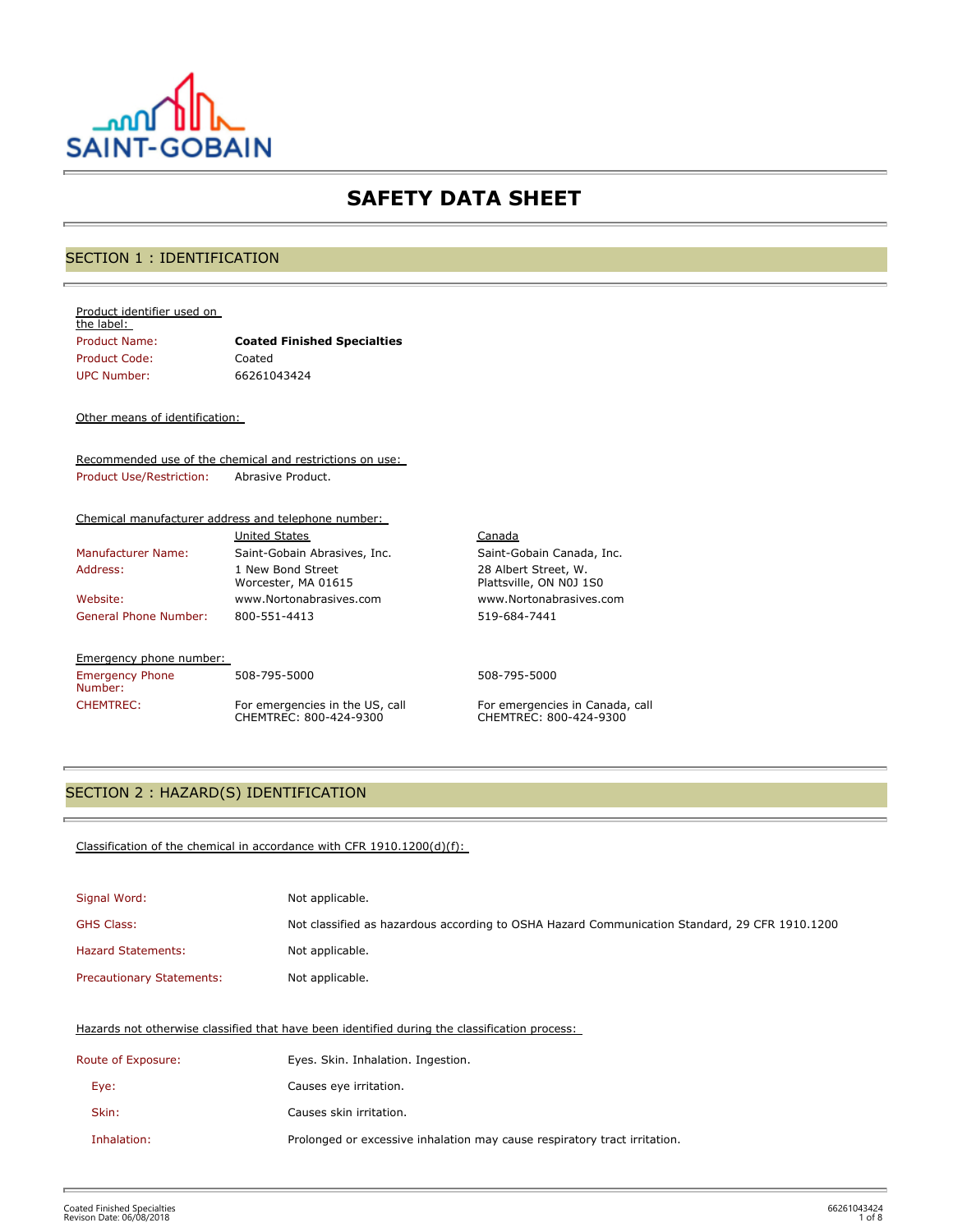| Ingestion:                     | May be harmful if swallowed. May cause vomiting.         |
|--------------------------------|----------------------------------------------------------|
| <b>Chronic Health Effects:</b> | Prolonged or repeated contact may cause skin irritation. |
| Signs/Symptoms:                | Overexposure may cause headaches and dizziness.          |
| Target Organs:                 | Eyes. Skin. Respiratory system. Digestive system.        |
| Aggravation of Pre-Existing    | None generally recognized.                               |

## SECTION 3 : COMPOSITION/INFORMATION ON INGREDIENTS

### Mixtures:

Conditions:

| <b>Chemical Name</b>           | CAS#           | <b>Ingredient Percent</b> | EC Num.   |
|--------------------------------|----------------|---------------------------|-----------|
| Calcium Silicate               | 13983-17-0     | $5 - 10$ by weight        | 237-772-5 |
| Epoxy resin                    | 25068-38-6     | $1 - 5$ by weight         |           |
| Polymer/solids                 | No Data        | $1 - 5$ by weight         |           |
| Precipitated Calcium Carbonate | 471-34-1       | $1 - 5$ by weight         | 207-439-9 |
| Polyester                      | 25038-59-9     | $10 - 30$ by weight       |           |
| Nylon                          | No Data        | $1 - 5$ by weight         |           |
| Inorganic fluorides            | Not Applicable | $10 - 30$ by weight       |           |
| Aluminum Oxide, Non-fibrous    | 1344-28-1      | $10 - 30$ by weight       | 215-691-6 |
| Resin                          | 9003-35-4      | $10 - 30$ by weight       |           |

## SECTION 4 : FIRST AID MEASURES

### Description of necessary measures:

ř.

| Eye Contact:                                        | Immediately flush eyes with plenty of water for at least 15 to 20 minutes. Ensure adequate flushing of the<br>eyes by separating the eyelids with fingers. Remove contacts if present and easy to do. Continue rinsing.<br>Get medical attention, if irritation or symptoms of overexposure persists. |  |  |
|-----------------------------------------------------|-------------------------------------------------------------------------------------------------------------------------------------------------------------------------------------------------------------------------------------------------------------------------------------------------------|--|--|
| <b>Skin Contact:</b>                                | Immediately wash skin with soap and plenty of water.<br>Get medical attention if irritation develops or persists.                                                                                                                                                                                     |  |  |
| Inhalation:                                         | If inhaled, remove to fresh air. If not breathing, give artificial respiration or give oxygen by trained<br>personnel. Seek immediate medical attention.                                                                                                                                              |  |  |
| Ingestion:                                          | If swallowed, do NOT induce vomiting. Call a physician or poison control center immediately. Never give<br>anything by mouth to an unconscious person.                                                                                                                                                |  |  |
|                                                     |                                                                                                                                                                                                                                                                                                       |  |  |
| Most important symptoms/effects, acute and delayed: |                                                                                                                                                                                                                                                                                                       |  |  |
| Other First Aid:                                    | Not applicable.                                                                                                                                                                                                                                                                                       |  |  |

### Indication of immediate medical attention and special treatment needed:

Note to Physicians: Not applicable.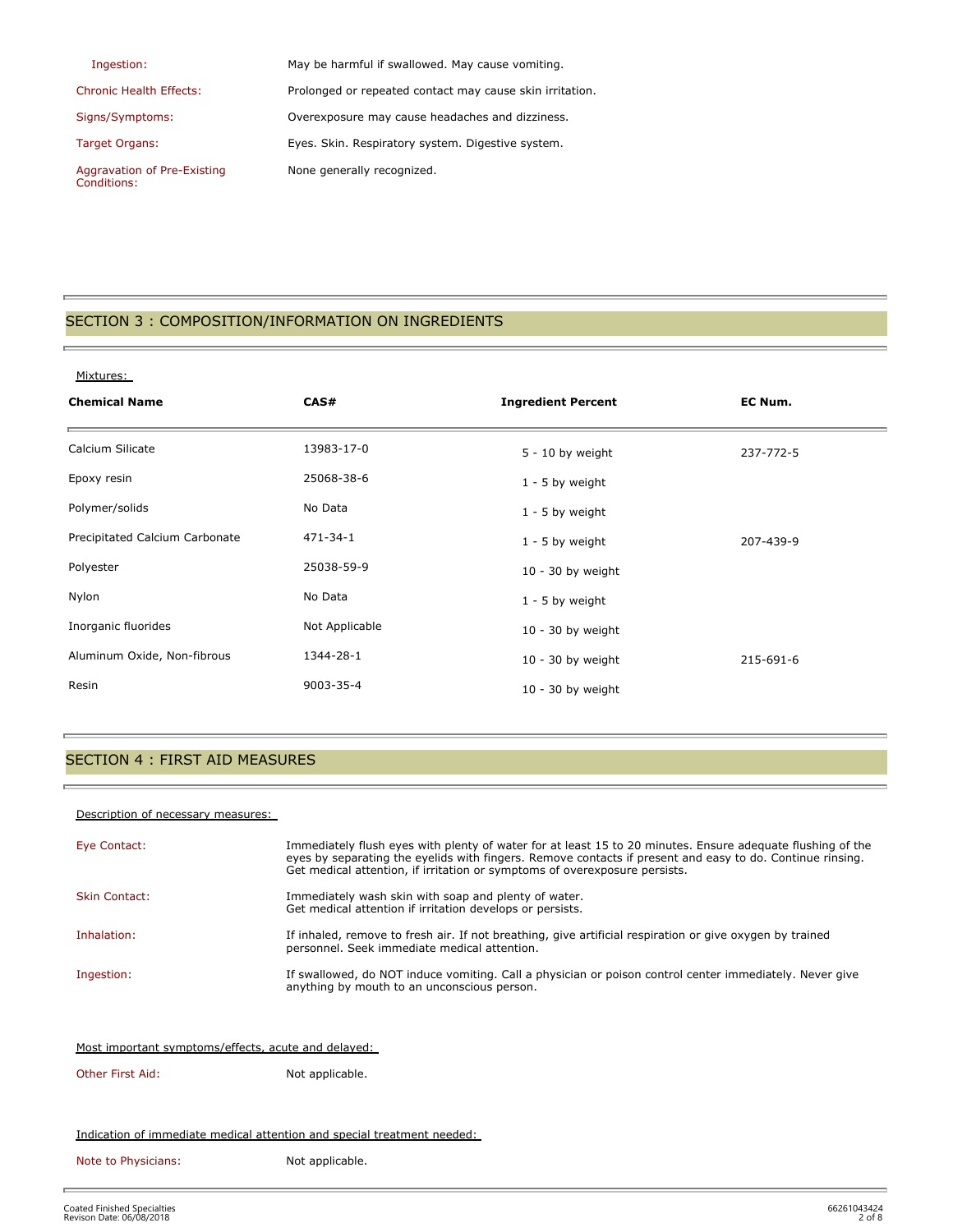## SECTION 5 : FIRE FIGHTING MEASURES

### Suitable and unsuitable extinguishing media:

| Suitable Extinguishing Media:               | Use alcohol resistant foam, carbon dioxide, dry chemical, or water fog or spray when fighting fires<br>involving this material. |
|---------------------------------------------|---------------------------------------------------------------------------------------------------------------------------------|
| Unsuitable extinguishing media:             | Not applicable.                                                                                                                 |
| Specific hazards arising from the chemical: |                                                                                                                                 |
| <b>Hazardous Combustion</b><br>Byproducts:  | Not applicable.                                                                                                                 |
| Unusual Fire Hazards:                       | Not applicable.                                                                                                                 |

### Special protective equipment and precautions for fire-fighters:

| Protective Equipment:       | As in any fire, wear Self-Contained Breathing Apparatus (SCBA), MSHA/NIOSH (approved or equivalent)<br>and full protective gear. |
|-----------------------------|----------------------------------------------------------------------------------------------------------------------------------|
| Fire Fighting Instructions: | Not applicable.                                                                                                                  |
| <b>NFPA Ratings:</b>        |                                                                                                                                  |
| NFPA Health:                | ┻                                                                                                                                |
| NFPA Flammability:          |                                                                                                                                  |
| <b>NFPA Reactivity:</b>     | U                                                                                                                                |

## SECTION 6 : ACCIDENTAL RELEASE MEASURES

| Personal precautions, protective equipment and emergency procedures: |                                                                                                                                                                                                                                              |  |  |  |
|----------------------------------------------------------------------|----------------------------------------------------------------------------------------------------------------------------------------------------------------------------------------------------------------------------------------------|--|--|--|
| <b>Personal Precautions:</b>                                         | Evacuate area and keep unnecessary and unprotected personnel from entering the spill area. Use proper<br>personal protective equipment as listed in Section 8.                                                                               |  |  |  |
| Environmental precautions:                                           |                                                                                                                                                                                                                                              |  |  |  |
| <b>Environmental Precautions:</b>                                    | Avoid runoff into storm sewers, ditches, and waterways.                                                                                                                                                                                      |  |  |  |
|                                                                      | Methods and materials for containment and cleaning up:                                                                                                                                                                                       |  |  |  |
| <b>Spill Cleanup Measures:</b>                                       | Not applicable.                                                                                                                                                                                                                              |  |  |  |
| Methods and materials for containment and cleaning up:               |                                                                                                                                                                                                                                              |  |  |  |
| Methods for containment:                                             | Contain spills with an inert absorbent material such as soil or sand. Prevent from spreading by covering,<br>diking or other means. Provide ventilation.                                                                                     |  |  |  |
| Methods for cleanup:                                                 | Clean up spills immediately observing precautions in the protective equipment section. Place into a<br>suitable container for disposal. Provide ventilation. After removal, flush spill area with soap and water to<br>remove trace residue. |  |  |  |
| Reference to other sections:                                         |                                                                                                                                                                                                                                              |  |  |  |
| <b>Other Precautions:</b>                                            | Not applicable.                                                                                                                                                                                                                              |  |  |  |

### SECTION 7 : HANDLING and STORAGE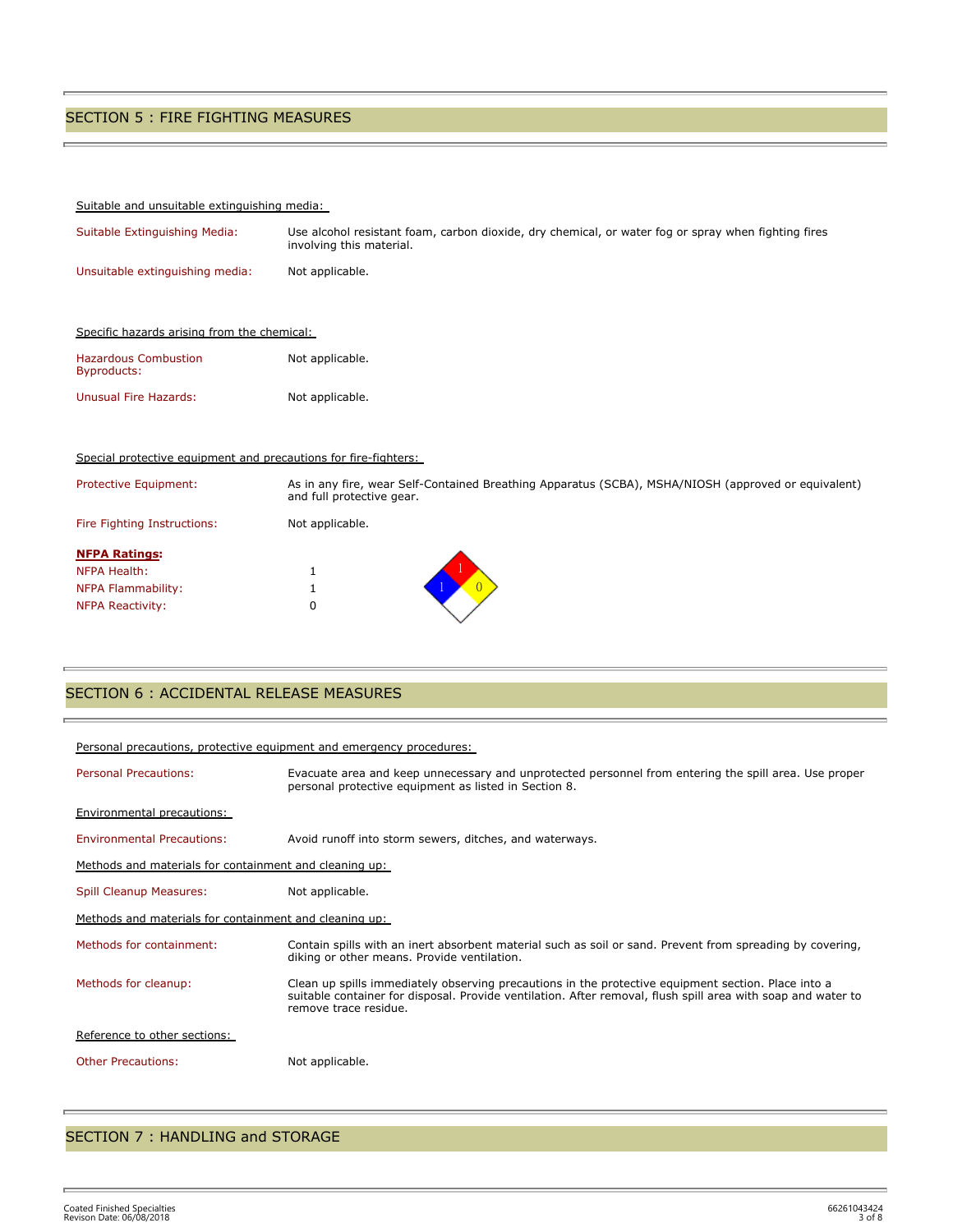### Precautions for safe handling:

Handling: Use with adequate ventilation. Avoid breathing vapor and contact with eyes, skin and clothing.

Hygiene Practices: Wash thoroughly after handling. Avoid contact with eyes and skin. Avoid inhaling vapor or mist.

Conditions for safe storage, including any incompatibilities:

Storage: Store in a cool, dry, well ventilated area away from sources of heat, combustible materials, and incompatible substances. Keep container tightly closed when not in use.

### SECTION 8: EXPOSURE CONTROLS, PERSONAL PROTECTION

### EXPOSURE GUIDELINES:

| Ingredient                               | <b>Guideline OSHA</b>                                                                                                  | <b>Guideline NIOSH</b>                                                                      | <b>Guideline ACGIH</b>                                                                                                                                                        | <b>Quebec Canada</b>                                                                                | <b>Ontario Canada</b>                                          |
|------------------------------------------|------------------------------------------------------------------------------------------------------------------------|---------------------------------------------------------------------------------------------|-------------------------------------------------------------------------------------------------------------------------------------------------------------------------------|-----------------------------------------------------------------------------------------------------|----------------------------------------------------------------|
| <b>Calcium Silicate</b>                  | PEL-TWA: 15 mg/m3<br>Total particulate/dust<br>(T)<br>PEL-TWA: 5 mg/m3<br>Respirable fraction (R)                      |                                                                                             | TLV-TWA: 10 mg/m3<br>Inhalable fraction (I)<br>TLV-TWA: 3 mg/m3<br>Respirable fraction (R)                                                                                    | VEMP-TWA: 10<br>mg/m3 Total<br>particulate/dust (T)<br>VEMP-TWA: 5 mg/m3<br>Respirable fraction (R) |                                                                |
| <b>Precipitated Calcium</b><br>Carbonate | PEL-TWA: 5 mg/m3<br>Respirable fraction (R)<br>PEL-TWA: 15 mg/m3<br>Total particulate/dust<br>(T)                      |                                                                                             |                                                                                                                                                                               | VEMP-TWA: 10<br>mg/m3 Total<br>particulate/dust (T)                                                 | <b>OEL-TWAEV: 10</b><br>mg/m3<br><b>OEL-TWAEV: 10</b><br>mg/m3 |
| <b>Inorganic fluorides</b>               | PEL-TWA 2.5 mg/m3                                                                                                      | REL-TWA 2.5 mg/m3                                                                           | TLV-TWA 2.5 mg/m3                                                                                                                                                             |                                                                                                     |                                                                |
| Aluminum Oxide,<br>Non-fibrous           | PEL-TWA: 5 mg/m3<br>Respirable fraction (R)<br>PEL-TWA: 15 mg/m3<br>Total particulate/dust<br>(T)                      |                                                                                             | TLV-TWA: 10 mg/m3                                                                                                                                                             | VEMP-TWA: 10<br>mg/m3 Total<br>particulate/dust (T)                                                 | <b>OEL-TWAEV: 10</b><br>mg/m3 Total<br>particulate/dust (T)    |
| Ingredient                               | <b>Alberta Canada</b>                                                                                                  | <b>Mexico</b>                                                                               | <b>British Columbia</b><br>Canada                                                                                                                                             |                                                                                                     |                                                                |
| <b>Precipitated Calcium</b><br>Carbonate | OEL-TWA: 10 mg/m3<br>OEL-TWA: 5 mg/m3<br>Respirable fraction (R)<br>OEL-TWA: 10 mg/m3<br>Total particulate/dust<br>(T) | LMPE-PPT: 10 mg/m3<br>Inhalable fraction (I)<br>LMPE-CT: 20 mg/m3<br>Inhalable fraction (I) | OEL-TWA: 3 mg/m3<br>Respirable fraction (R)<br>OEL-TWA: 10 mg/m3<br>Total particulate/dust<br>(T)<br>OEL-STEL: 20 mg/m3<br>Total particulate/dust<br>(T)                      |                                                                                                     |                                                                |
| Aluminum Oxide,<br>Non-fibrous           | OEL-TWA: 10 mg/m3                                                                                                      | MPE-PPT: 0.1 mg/m3<br>Respirable fraction (R)                                               | OEL-TWA: 3 mg/m3<br>Respirable fraction (R)<br>OEL-TWA: 10 mg/m3<br>OEL-TWA: 10 mg/m3<br>Total particulate/dust<br>(T)<br>OEL-STEL: 20 mg/m3<br>Total particulate/dust<br>(T) |                                                                                                     |                                                                |

Appropriate engineering controls:

Engineering Controls: Use appropriate engineering control such as process enclosures, local exhaust ventilation, or other engineering controls to control airborne levels below recommended exposure limits. Good general ventilation should be sufficient to control airborne levels. Where such systems are not effective wear suitable personal protective equipment, which performs satisfactorily and meets OSHA or other recognized standards. Consult with local procedures for selection, training, inspection and maintenance of the personal protective equipment.

| Individual protection measures:     |                                                                                                                                                                                                                                                                                                                                                                                                                                                                                                                           |
|-------------------------------------|---------------------------------------------------------------------------------------------------------------------------------------------------------------------------------------------------------------------------------------------------------------------------------------------------------------------------------------------------------------------------------------------------------------------------------------------------------------------------------------------------------------------------|
| Eye/Face Protection:                | Wear appropriate protective glasses or splash goggles as described by 29 CFR 1910.133, OSHA eye and<br>face protection regulation, or the European standard EN 166.                                                                                                                                                                                                                                                                                                                                                       |
| <b>Skin Protection Description:</b> | Chemical-resistant gloves and chemical goggles, face-shield and synthetic apron or coveralls should be<br>used to prevent contact with eyes, skin or clothing.                                                                                                                                                                                                                                                                                                                                                            |
| <b>Respiratory Protection:</b>      | A NIOSH approved air-purifying respirator with an organic vapor cartridge or canister may be permissible<br>under certain circumstances where airborne concentrations are expected to exceed exposure limits.<br>Protection provided by air purifying respirators is limited. Use a positive pressure air supplied respirator if<br>there is any potential for an uncontrolled release, exposure levels are not known, or any other<br>circumstances where air purifying respirators may not provide adequate protection. |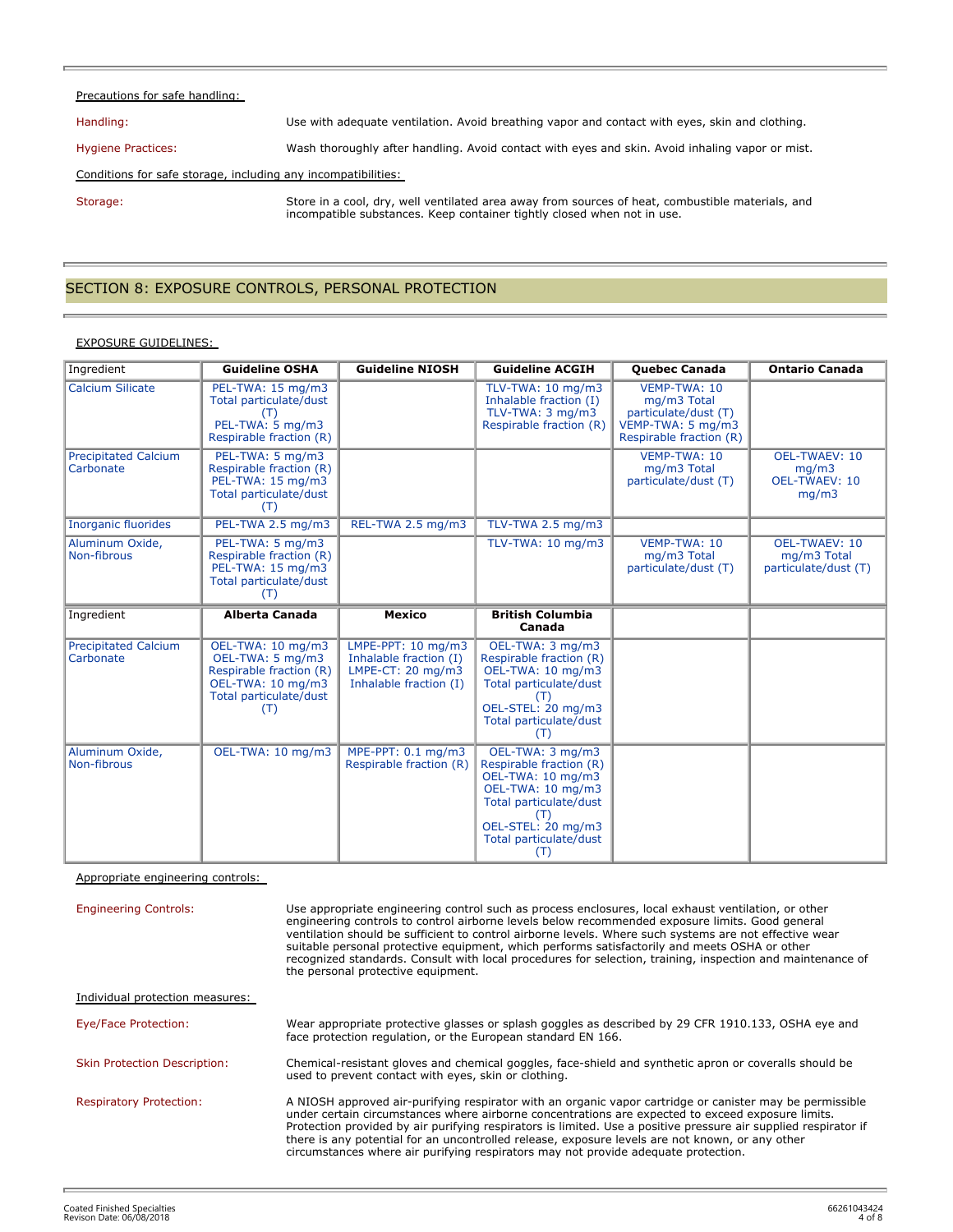# PPE Pictograms:

r.

Other Protective: Facilities storing or utilizing this material should be equipped with an eyewash facility and a safety shower.



## SECTION 9 : PHYSICAL and CHEMICAL PROPERTIES

### PHYSICAL AND CHEMICAL PROPERTIES:

| Physical State Appearance:                | Solid article.                                                                 |
|-------------------------------------------|--------------------------------------------------------------------------------|
| Color:                                    | Not determined.                                                                |
| Odor:                                     | Odorless.                                                                      |
| <b>Odor Threshold:</b>                    | Not determined.                                                                |
| <b>Boiling Point:</b>                     | Not determined.                                                                |
| <b>Melting Point:</b>                     | Not determined.                                                                |
| Density:                                  | Not determined.                                                                |
| Solubility:                               | Not determined.                                                                |
| Vapor Density:                            | Not determined.                                                                |
| Vapor Pressure:                           | Not determined.                                                                |
| <b>Evaporation Rate:</b>                  | Not determined.                                                                |
| pH:                                       | Not determined.                                                                |
| Viscosity:                                | Not determined.                                                                |
| Coefficient of Water/Oil<br>Distribution: | Not determined.                                                                |
| Flammability:                             | Not determined.                                                                |
| Flash Point:                              | None.                                                                          |
| Lower Flammable/Explosive Limit:          | Not applicable.                                                                |
| Upper Flammable/Explosive Limit:          | Not applicable.                                                                |
| Auto Ignition Temperature:                | Not applicable.                                                                |
| <b>Explosive Properties:</b>              | Excessive dust accumulation could present a potential combustible dust hazard. |
| <b>VOC Content:</b>                       | Not determined.                                                                |

## SECTION 10 : STABILITY and REACTIVITY

| Reactivity:                         |                                                                                     |
|-------------------------------------|-------------------------------------------------------------------------------------|
| Reactivity:                         | Not applicable.                                                                     |
| Chemical Stability:                 |                                                                                     |
| <b>Chemical Stability:</b>          | Stable under normal temperatures and pressures.                                     |
| Possibility of hazardous reactions: |                                                                                     |
| Hazardous Polymerization:           | Not reported.                                                                       |
| Conditions To Avoid:                |                                                                                     |
| Conditions to Avoid:                | Heat, flames, incompatible materials, and freezing or temperatures below 32 deg. F. |
|                                     |                                                                                     |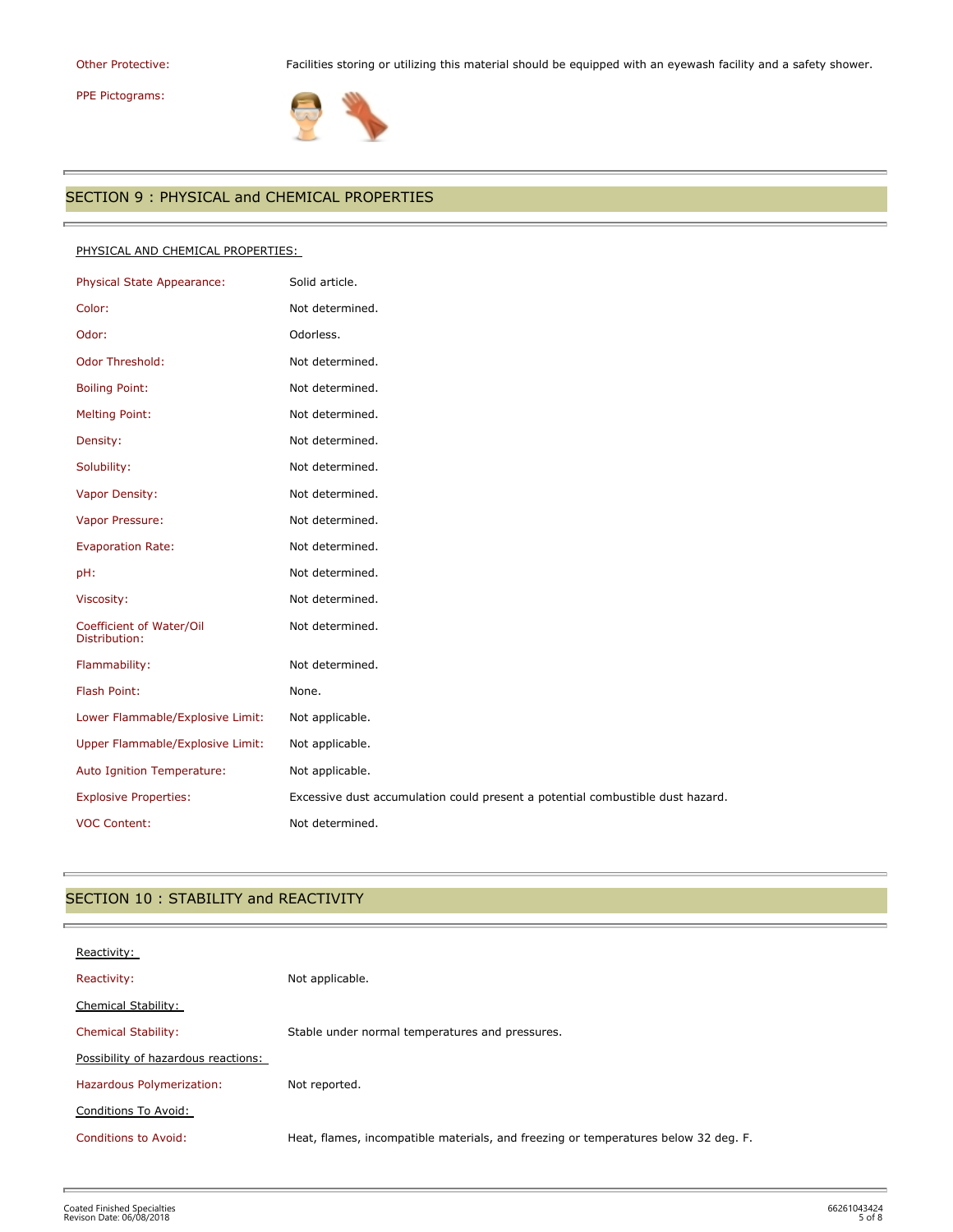### Incompatible Materials:

Incompatible Materials: Oxidizing agents. Strong acids and alkalis.

Hazardous Decomposition Products:

Special Decomposition Products: Not applicable.

### SECTION 11 : TOXICOLOGICAL INFORMATION

### TOXICOLOGICAL INFORMATION:

Acute Toxicity: This product has not been tested for its toxicity.

| <b>Carcinogens:</b>            |                                                           |              |             |             |            |                                                           |
|--------------------------------|-----------------------------------------------------------|--------------|-------------|-------------|------------|-----------------------------------------------------------|
|                                | <b>ACGIH</b>                                              | <b>NIOSH</b> | <b>OSHA</b> | <b>IARC</b> | <b>NTP</b> | <b>MEXICO</b>                                             |
| Aluminum Oxide,<br>Non-fibrous | A4 Not<br>Classifiable as a<br><b>Human</b><br>Carcinogen | No Data      | No Data     | No Data     | No Data    | A4 Not<br>Classifiable as a<br><b>Human</b><br>Carcinogen |

| <b>Calcium Silicate:</b>               |                                                                                                                                                                                                                                                                                                                                                                                                                            |
|----------------------------------------|----------------------------------------------------------------------------------------------------------------------------------------------------------------------------------------------------------------------------------------------------------------------------------------------------------------------------------------------------------------------------------------------------------------------------|
| <b>RTECS Number:</b>                   | ZC9750000                                                                                                                                                                                                                                                                                                                                                                                                                  |
| <b>Epoxy resin:</b>                    |                                                                                                                                                                                                                                                                                                                                                                                                                            |
| <b>RTECS Number:</b>                   | SL6475000                                                                                                                                                                                                                                                                                                                                                                                                                  |
| Eye:                                   | Eye - Rabbit Standard Draize test.: 100 mg [mild] (RTECS)                                                                                                                                                                                                                                                                                                                                                                  |
| Ingestion:                             | Oral - Rat LD50 : 11400 mg/kg [Behavioral - Somnolence (general depressed activity) Lungs, Thorax, or<br>Respiration - Dyspnea Nutritional and Gross Metabolic - Weight loss or decreased weight gain]<br>Oral - Mouse LD50 : 15600 mg/kg [Behavioral - Somnolence (general depressed activity) Lungs, Thorax,<br>or Respiration - Dyspnea Nutritional and Gross Metabolic - Weight loss or decreased weight gain] (RTECS) |
| <b>Precipitated Calcium Carbonate:</b> |                                                                                                                                                                                                                                                                                                                                                                                                                            |
| <b>RTECS Number:</b>                   | FF9335000                                                                                                                                                                                                                                                                                                                                                                                                                  |
| Eye:                                   | Eye - Rabbit Standard Draize test.: 750 ug/24H (RTECS)                                                                                                                                                                                                                                                                                                                                                                     |
| Skin:                                  | Administration onto the skin - Rabbit Standard Draize test.: 500 mg/24H (RTECS)                                                                                                                                                                                                                                                                                                                                            |
| Ingestion:                             | Oral - Rat LD50: 6450 mg/kg [Details of toxic effects not reported other than lethal dose value] (RTECS)                                                                                                                                                                                                                                                                                                                   |
| Polyester:                             |                                                                                                                                                                                                                                                                                                                                                                                                                            |
| <b>RTECS Number:</b>                   | TR2725000                                                                                                                                                                                                                                                                                                                                                                                                                  |
| <b>Aluminum Oxide, Non-fibrous:</b>    |                                                                                                                                                                                                                                                                                                                                                                                                                            |
| <b>RTECS Number:</b>                   | BD1200000                                                                                                                                                                                                                                                                                                                                                                                                                  |
| Inhalation:                            | Inhalation - Rat TCLo: 200 mg/m3/5H/28W (Intermittent) [Lungs, Thorax, or Respiration - Structural or<br>functional change in trachea or bronchi; Lungs, Thorax, or Respiration - Chronic pulmonary edema;<br>Related to Chronic Data - death] (RTECS)                                                                                                                                                                     |
| <b>Resin:</b>                          |                                                                                                                                                                                                                                                                                                                                                                                                                            |
| <b>RTECS Number:</b>                   | SM8542500                                                                                                                                                                                                                                                                                                                                                                                                                  |
| Skin:                                  | Administration onto the skin - Rat LD50 : > 2 gm/kg [Details of toxic effects not reported other than<br>lethal dose value 1 (RTECS)                                                                                                                                                                                                                                                                                       |
| Ingestion:                             | Oral - Rat LD50 : >5 gm/kg [Details of toxic effects not reported other than lethal dose value ] (RTECS)                                                                                                                                                                                                                                                                                                                   |

## SECTION 12 : ECOLOGICAL INFORMATION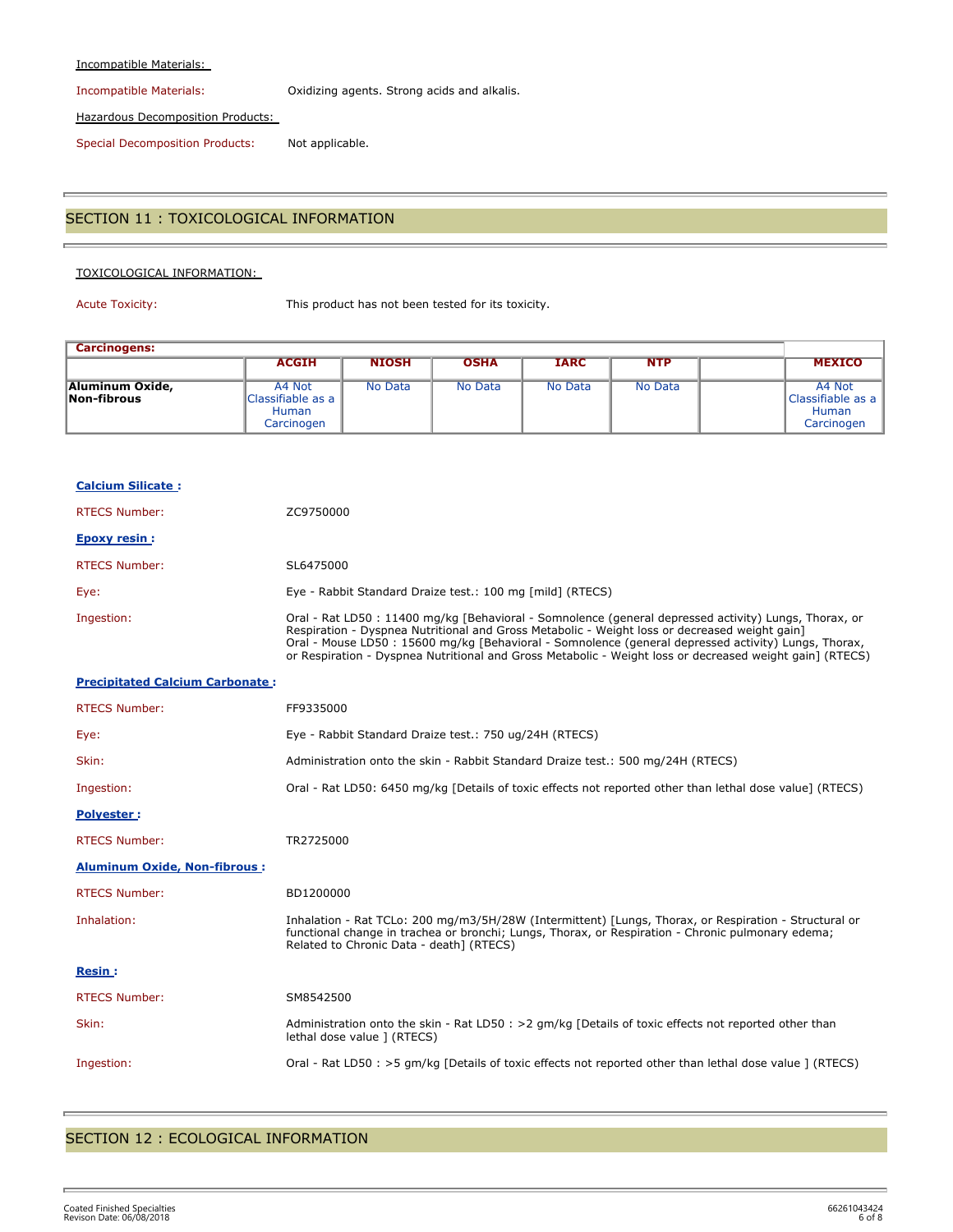### Ecotoxicity:

Ecotoxicity: Please contact the phone number or address of the manufacturer listed in Section 1 for information on ecotoxicity.

## SECTION 13 : DISPOSAL CONSIDERATIONS

### Description of waste:

Waste Disposal: Consult with the US EPA Guidelines listed in 40 CFR Part 261.3 for the classifications of hazardous waste prior to disposal. Furthermore, consult with your state and local waste requirements or guidelines, if applicable, to ensure compliance. Arrange disposal in accordance to the EPA and/or state and local guidelines.

### SECTION 14 : TRANSPORT INFORMATION

| UN number:                    | Not regulated as hazardous material for transportation. |
|-------------------------------|---------------------------------------------------------|
| UN proper shipping name:      | Not regulated as hazardous material for transportation. |
| Transport hazard class(es):   | Not regulated as hazardous material for transportation. |
| Packing group:                | Not regulated as hazardous material for transportation. |
| Environmental hazards:        | Not regulated as hazardous material for transportation. |
| Special precautions for user: | Not regulated as hazardous material for transportation. |

### SECTION 15 : REGULATORY INFORMATION

Safety, health and environmental regulations specific for the product:

### **Inventory Status**

|                                       | <b>Japan ENCS</b> | <b>South Korea KECL</b> | <b>Australia AICS</b> | <b>Canada DSL</b> | <b>TSCA Inventory</b><br><b>Status</b> |
|---------------------------------------|-------------------|-------------------------|-----------------------|-------------------|----------------------------------------|
| <b>Calcium Silicate</b>               |                   |                         |                       |                   | <b>Listed</b>                          |
| Epoxy resin                           |                   |                         |                       | Listed            | <b>Listed</b>                          |
| <b>Precipitated Calcium Carbonate</b> |                   |                         |                       | Listed            | <b>Listed</b>                          |
| Polyester                             |                   |                         |                       | <b>Listed</b>     | Listed                                 |
| Aluminum Oxide, Non-fibrous           | $(1) -23$         | KE-01012                | <b>Listed</b>         | <b>Listed</b>     | <b>Listed</b>                          |
| <b>Resin</b>                          |                   |                         |                       | <b>Listed</b>     | Listed                                 |

### **Aluminum Oxide, Non-fibrous :**

Canada IDL: Identified under the Canadian Hazardous Products Act Ingredient Disclosure List: 0.1%.50(1298)